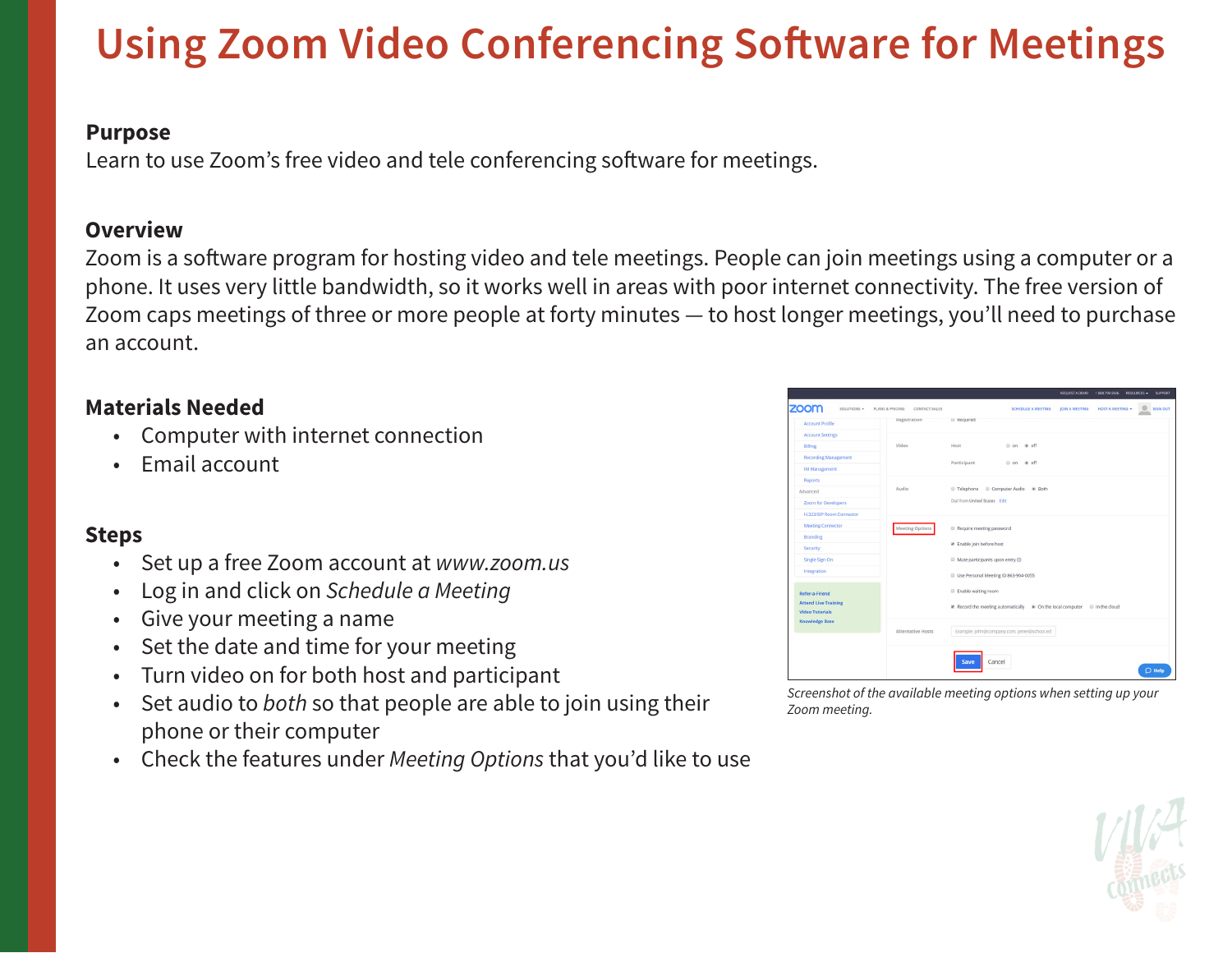#### **Steps Continued**

- Click *Save*
- Click *Copy the Invitation*
- Click *Copy Meeting Invitation*
- Paste into the body of an email, edit as desired, and send to anyone you wish to invite
- Click *Start this Meeting* when you're ready to begin

| My Meetings > Manage "VIVA Connects Meeting " |                                                                                                                                      | <b>Start this Meeting</b> |
|-----------------------------------------------|--------------------------------------------------------------------------------------------------------------------------------------|---------------------------|
| <b>Topic</b>                                  | <b>VIVA Connects Meeting</b>                                                                                                         |                           |
| Time                                          | Nov 26, 2018 2:00 PM Mountain Time (US and Canada)<br>Add to<br><b>Google Calendar</b><br><b>o</b> 2 Outlook Calendar (.ics)<br>l'31 | Yahoo Calendar            |
| <b>Meeting ID</b>                             | 166-999-042                                                                                                                          |                           |
| <b>Invite Attendees</b>                       | Join URL: https://zoom.us/j/166999042                                                                                                | Copy the invitation       |

*To share the Zoom meeting, click the "Copy the invitation" button.*

| My Meetings > Manage "VIVA Connects Meeting "                                                                                                                              |          |  |
|----------------------------------------------------------------------------------------------------------------------------------------------------------------------------|----------|--|
| Copy Meeting Invitation                                                                                                                                                    | $\times$ |  |
| <b>Meeting Invitation</b><br>Jeff DeBellis is inviting you to a scheduled Zoom meeting.                                                                                    |          |  |
| <b>Topic: VIVA Connects Meeting</b><br>Time: Nov 26, 2018 2:00 PM Mountain Time (US and Canada)<br>Join Zoom Meeting                                                       |          |  |
| https://zoom.us/j/166999042<br>One tap mobile                                                                                                                              |          |  |
| +16699006833, 166999042# US (San Jose)<br>+16465588656,,166999042# US (New York)                                                                                           |          |  |
| Dial by your location<br>+1 669 900 6833 US (San Jose)<br>+1 646 558 8656 US (New York)<br>Meeting ID: 166 999 042<br>Find your local number: https://zoom.us/u/acQUBH1WAY |          |  |
|                                                                                                                                                                            |          |  |
| <b>Copy Meeting Invitation</b><br>Cancel                                                                                                                                   |          |  |
| $\triangleright$ Enable join before host                                                                                                                                   |          |  |

*To share the Zoom meeting details, click the "Copy the Meeting Invitation" button.* 

|            | $\overline{5}$<br>$0 + 1$                                   | ÷                             |                                                                                                            |                                       | VIVA Connects Meeting - Message (HTML)     |                                                        | $\overline{a}$                                                                                  | O | $\times$ |
|------------|-------------------------------------------------------------|-------------------------------|------------------------------------------------------------------------------------------------------------|---------------------------------------|--------------------------------------------|--------------------------------------------------------|-------------------------------------------------------------------------------------------------|---|----------|
| File       | Message                                                     | Options<br>Insert             | <b>Format Text</b>                                                                                         | <b>Review</b>                         | $\bigcirc$ Tell me what you want to do     |                                                        |                                                                                                 |   |          |
| ÷<br>Paste | X Cut<br>Copy<br>S <sup>t</sup> Format Painter<br>Clipboard | Calibri (Bc ~ 11<br>r.        | $\cdot$ A A $:=$ $\cdot$ $\cdot$ $\cdot$ $\cdot$<br><b>Basic Text</b>                                      | $\leftarrow$ 3<br>亳<br>$\overline{a}$ | *@<br>Address Check<br>Book Names<br>Names | Attach Attach Signature<br>File -<br>Item -<br>Include | Follow Up -<br>High Importance<br>$\downarrow$ Low Importance<br>$\overline{r_{\rm M}}$<br>Tags |   | $\wedge$ |
|            |                                                             |                               |                                                                                                            |                                       |                                            |                                                        |                                                                                                 |   |          |
| ۱.         | From $\sim$                                                 | prc@salud.unm.edu             |                                                                                                            |                                       |                                            |                                                        |                                                                                                 |   |          |
| Send       | To                                                          |                               |                                                                                                            |                                       |                                            |                                                        |                                                                                                 |   |          |
|            | Cc                                                          |                               |                                                                                                            |                                       |                                            |                                                        |                                                                                                 |   |          |
|            | Bcc<br>Subject                                              | <b>VIVA Connects Meeting</b>  |                                                                                                            |                                       |                                            |                                                        |                                                                                                 |   |          |
|            |                                                             |                               |                                                                                                            |                                       |                                            |                                                        |                                                                                                 |   |          |
|            |                                                             |                               | The UNM PRC is inviting you to a scheduled Zoom meeting.                                                   |                                       |                                            |                                                        |                                                                                                 |   |          |
|            | <b>Topic: VIVA Connects Meeting</b>                         |                               | Time: Nov 26, 2018 2:00 PM Mountain Time (US and Canada)<br>Join Zoom Meeting: https://zoom.us/j/166999042 |                                       |                                            |                                                        |                                                                                                 |   |          |
|            | Dial by your location                                       | +1 669 900 6833 US (San Jose) |                                                                                                            |                                       |                                            |                                                        |                                                                                                 |   |          |
|            |                                                             | +1 646 558 8656 US (New York) |                                                                                                            |                                       |                                            |                                                        |                                                                                                 |   |          |
|            | Meeting ID: 166 999 042                                     |                               | Find your local number: https://zoom.us/u/acQUBH1WAY                                                       |                                       |                                            |                                                        |                                                                                                 |   |          |
|            |                                                             |                               |                                                                                                            |                                       |                                            |                                                        |                                                                                                 |   |          |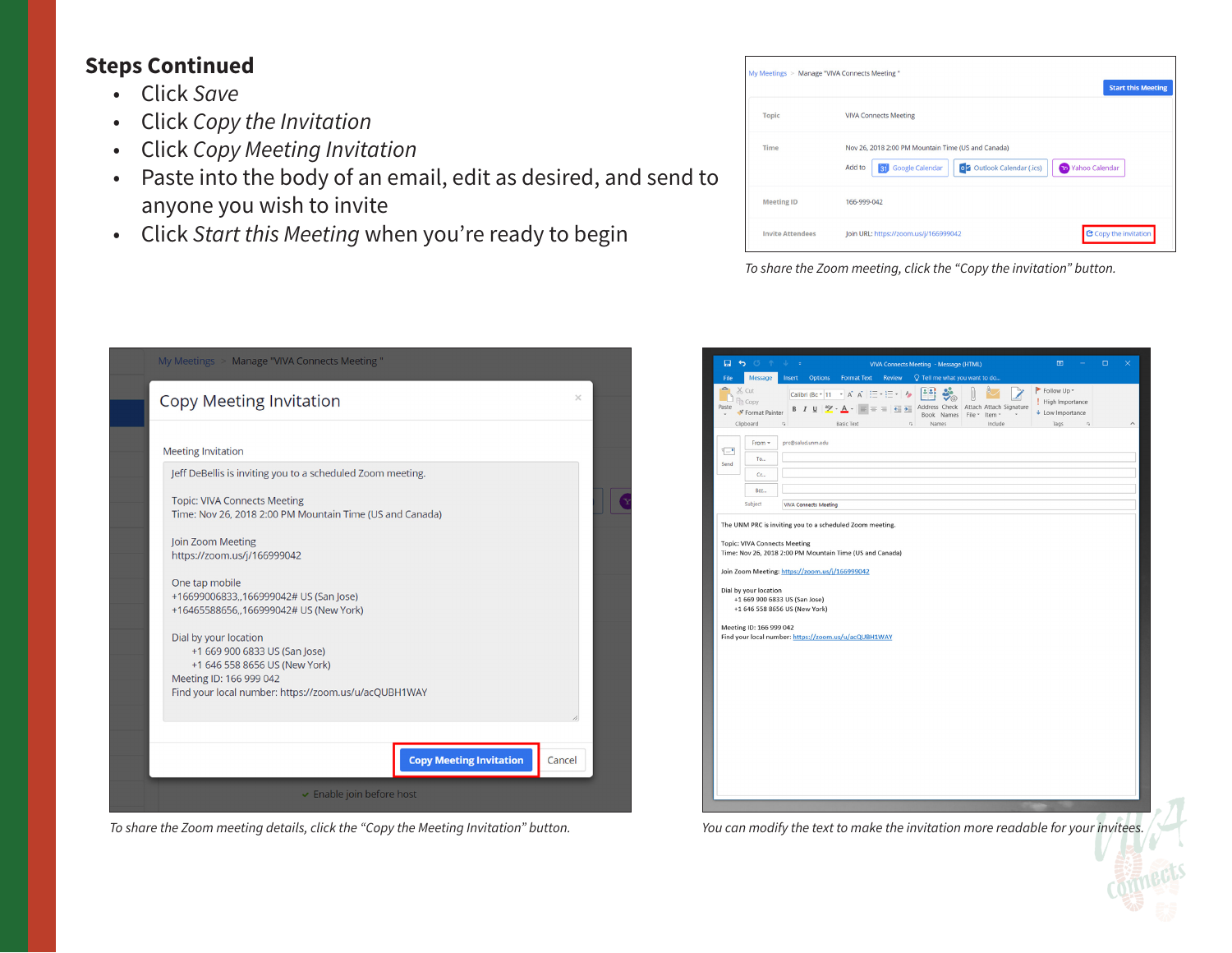Once in the meeting…

- Use the *Mute* button at lower left to mute and unmute your microphone
- Use the *Invite* button to invite or remind participants to join the meeting
- Use the *Share Screen* button to share a PowerPoint, Word document, or other file this allows all participants to see on their screen what you see on yours
- Use the *Chat* button to type messages to individuals or the entire group this is especially useful if some participants are having audio issues
- Click *Record* if you wish to save a recording of the meeting
- Click *End Meeting* when the meeting is through



*View of what your Zoom meeting will look like. Notice that the video is turned off (video icon is on the bottom left). When you start the video, your meeting participants will be able to see your or your meeting room, depending on what your camera is pointed towards.*



*Click the "Leave Meeting" or "End Meeting for All" button when the meeting is over.*

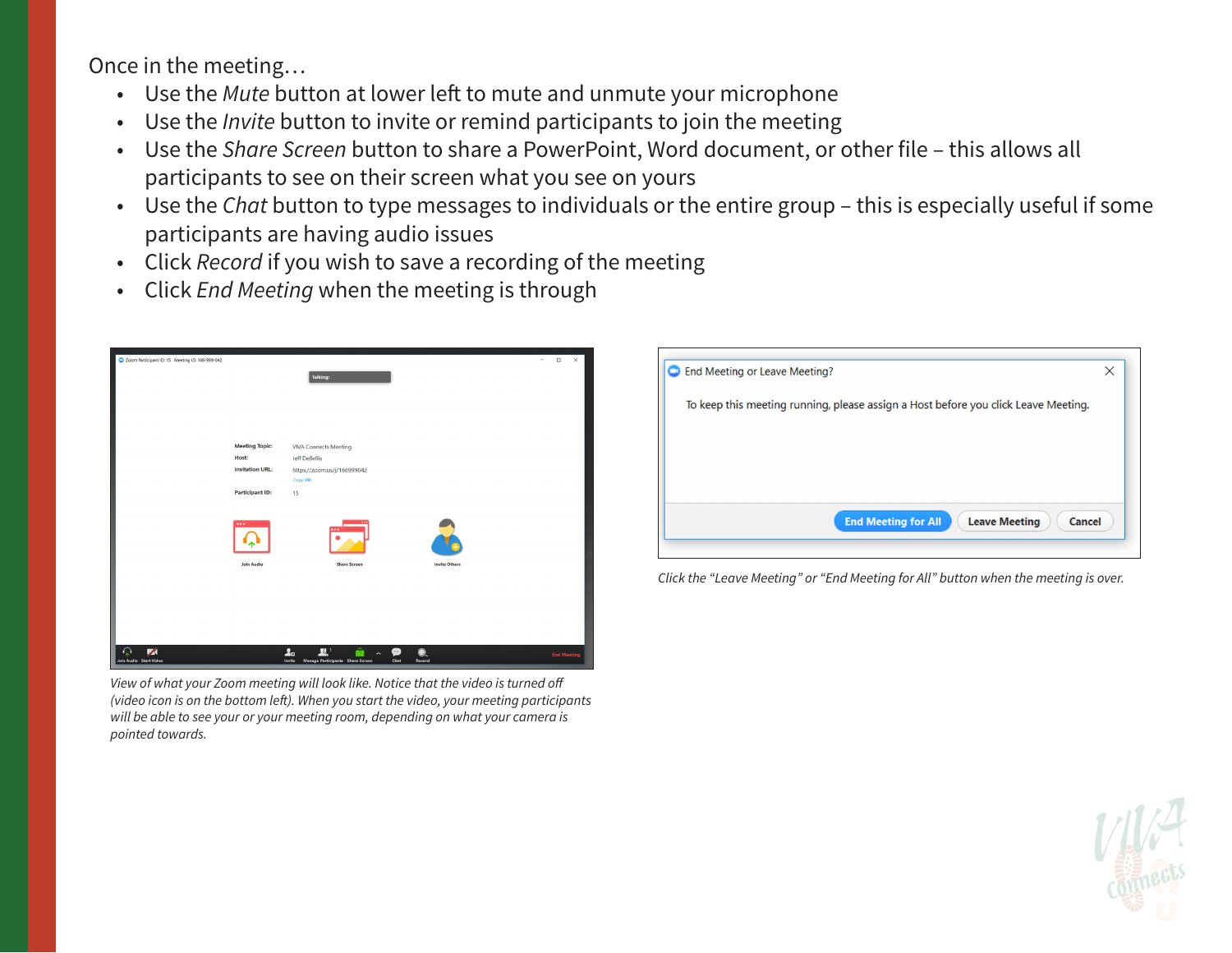#### **Lessons from the Field**

The Prevention Research Center uses Zoom to join walking coalition meetings in many VIVA Connects communities when we're unable to travel to them in person. It's never the same as being there in person, but it saves time and money and it allows us to join multiple meetings at different ends of the state in the same day.

### **Other Resources**

Email us (prc@salud.unm.edu) for technical support using Zoom.